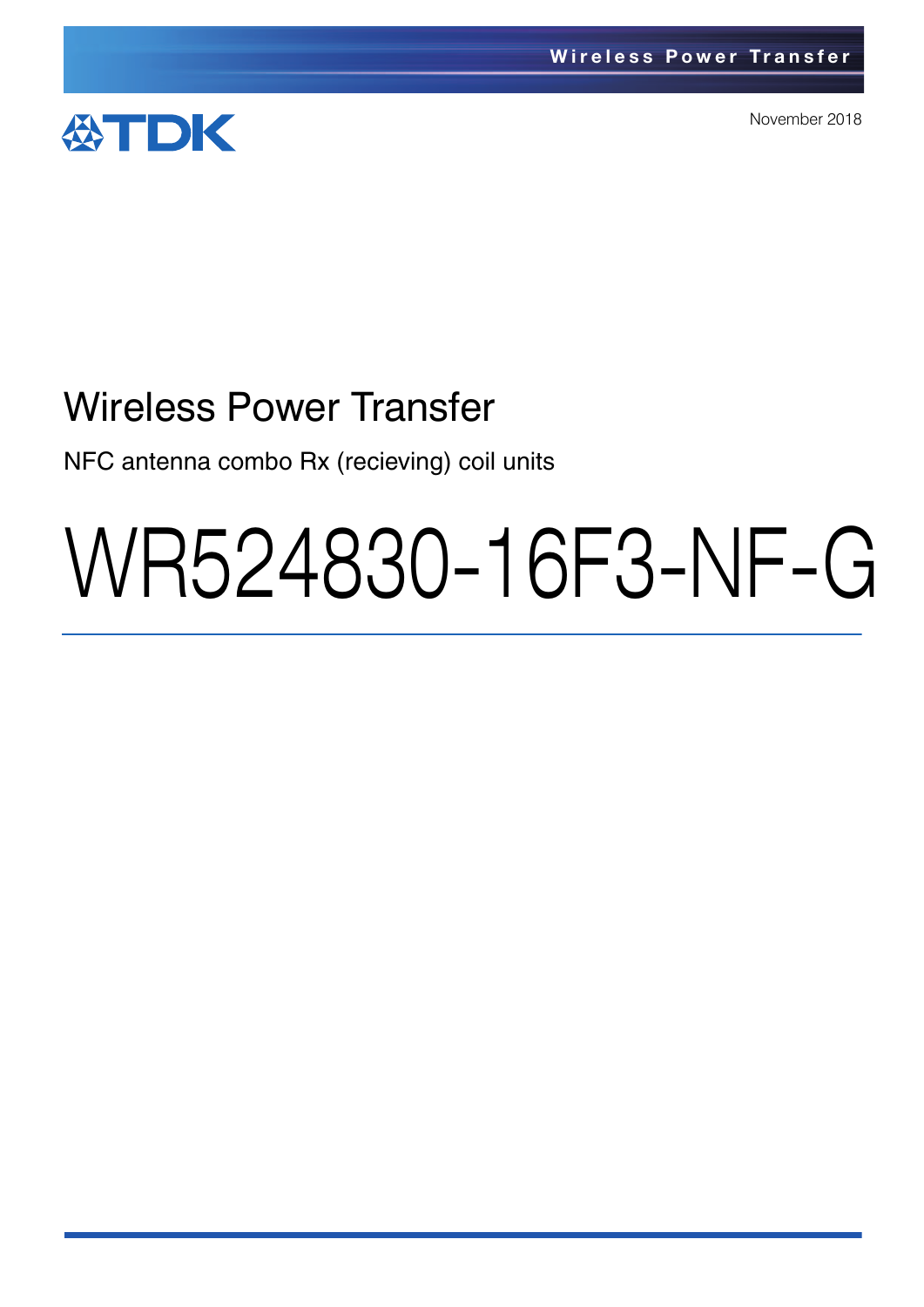## **Wireless Power Transfer**

NFC antenna combo Rx (recieving) coil units

## **Overview of WR524830-16F3-NF-G**

#### **FEATURES**

Receiving coils with Wireless Power Transfer and NFC (Near Field Communication) antenna.

- $\bigcirc$  Pre cracked ferrite is available for durable construction.
- Flexible sheet type is available.
- O Custom design is available based on each design requirements.

#### **APPLICATION**

Smartphones, cellular phones, handheld mobile terminals, and DSCs

#### **SHAPE & DIMENSIONS**





Dimensions in mm

#### **ELECTRICAL CHARACTERISTICS**

#### **CHARACTERISTICS SPECIFICATION TABLES**

| L x W<br>dimensions | <b>Thickness</b> | Efficiency*        | <b>Wireless Power Transfer</b> |                                         | <b>NFC</b> antenna          |                                                          | Part No.           |
|---------------------|------------------|--------------------|--------------------------------|-----------------------------------------|-----------------------------|----------------------------------------------------------|--------------------|
|                     |                  |                    | Inductance<br>[100kHz, 1Vrms]  | <b>DC</b> resistance<br>$[25^{\circ}C]$ | Inductance<br>[1MHz, 1Vrms] | <b>DC</b> resistance<br>[1MHz, 1Vrms]<br>$[25^{\circ}C]$ |                    |
| (mm)                | (mm)max.         | $\frac{9}{6}$ ref. | $(\mu H)$                      | $(Ω)$ max.                              | (µH)                        | $(\Omega)$ max.                                          |                    |
| $52.0 \times 48.0$  | 0.62             | 69                 | 19.5                           | 0.80                                    | 2.0                         | 0.52                                                     | WR524830-16F3-NF-G |

Contact us for more information.

#### **IC REFERENCE INFORMATION**

| IC                      | <b>Manufacture</b><br><sup>.</sup> material name | <b>Web</b> |
|-------------------------|--------------------------------------------------|------------|
| Please<br>e contact us. |                                                  |            |

RoHS Directive Compliant Product: See the following for more details.https://product.tdk.com/info/en/environment/rohs/index.html

Halogen-free: Indicates that Cl content is less than 900ppm, Br content is less than 900ppm, and that the total Cl and Br content is less than 1500ppm.

A Please be sure to request delivery specifications that provide further details on the features and specifications of the products for proper and safe use. Please note that the contents may change without any prior notice due to reasons such as upgrading.

**Halogen-free**

∰TDK

**Product compatible with RoHS directive**